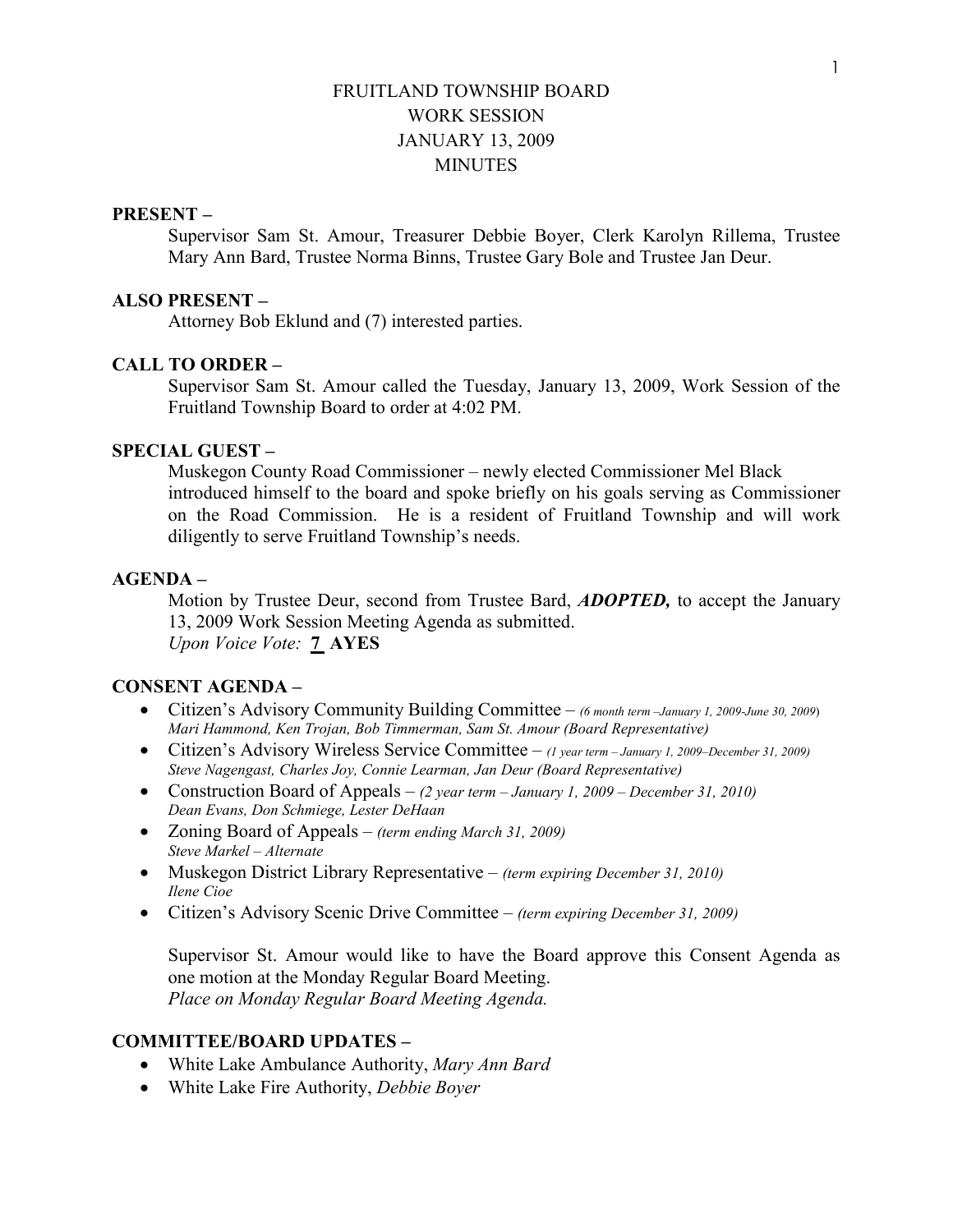- Parks and Recreation Commission, Norma Binns
- Citizen's Advisory Road Committee, Gary Bole
- Citizen's Advisory Law Enforcement Committee, Mary Ann Bard
- Planning Commission, Jan Deur Public Hearing on February 4, 2009
- Citizen's Advisory Dry Hydrant Committee, Norma Binns
- Citizen's Advisory McMillan Road End Committee, Mary Ann Bard
- Citizen's Advisory Community Building Committee, Sam St. Amour
- Citizen's Advisory Wireless Committee, Jan Deur
- Citizen's Advisory Scenic Drive Committee, Jan Deur, Sam St. Amour
- Zoning Board of Appeals, *Gary Bole* Place on Monday Regular Board Meeting Agenda.

#### OLD BUSINESS –

1. Duck Lake Association / Marcus Dunes / Winterwood Shores

Supervisor St. Amour furnished the board with correspondence to review before Monday's Regular Board Meeting. Supervisor St. Amour will be asking for a motion to have authorization to meet with two individuals from each party to discuss a possible solution to the land/lake usage on Duck Lake.

Place on Monday Regular Board Meeting Agenda.

### 2. Policies & Procedures Handbook (Sections 1, 2 & 3)

Supervisor St. Amour and Trustee Binns reviewed sections 1, 2 & 3 and made various grammatical errors and corrections. After review by the Board, Supervisor St. Amour will ask for a motion to have authorization to send it to Attorney Eklund for review. Section 4.0 – 4.6 will be reviewed by Trustee Deur, Treasurer Boyer and Clerk Rillema. Place on Monday Regular Board Meeting Agenda

#### 3. Sewer Engineering Proposal

Supervisor St. Amour will meet with Prein & Newhof on Thursday, January 15, 2009 to review proposal. After that meeting, Supervisor St. Amour could be asking for a motion to accept Prein & Newhof as bid winner for the sewer study. Place on Monday Regular Board Meeting Agenda.

# 4. Nord Road

 Treasurer Boyer and Attorney Eklund completed research on owner's names and # of parcels owned by whom on Nord Road. It costs the Township approximately \$87.00 per parcel to maintain the road which is illegal for Fruitland Township to continue to do. Supervisor St. Amour will be asking for a motion to hold an informational meeting with those parcel owners to discuss future options for road maintenance.

Place on Monday Regular Board Meeting Agenda

#### 5. Nestrom Road

 Supervisor St. Amour would like to meet with the two property owners to help foster a friendly relationship between the two. The board verbally okayed this informal meeting with the Supervisor.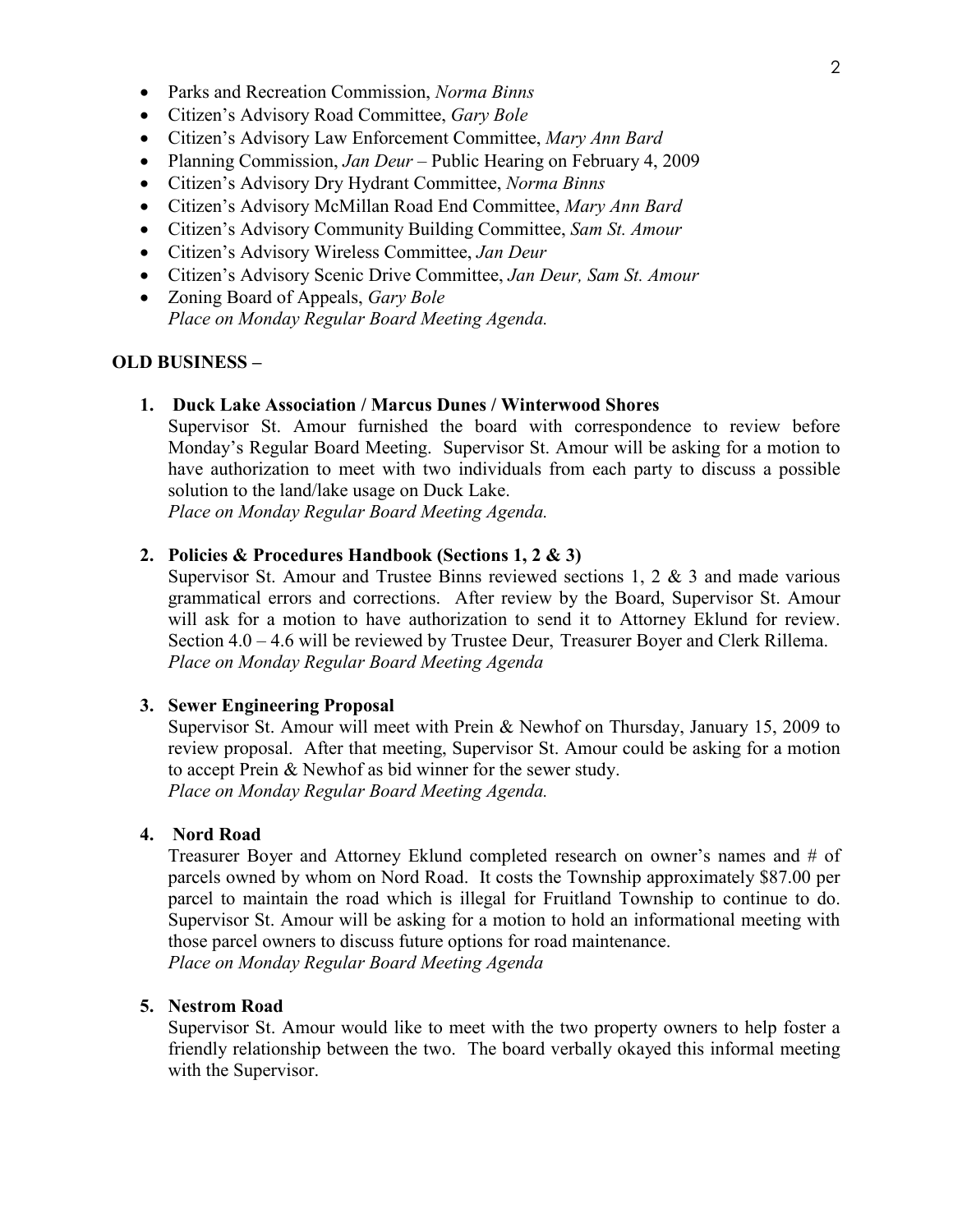### 6. 1562 Duck Lake Road

 Supervisor St. Amour has been informed that the property was to be sold as of January 13, 2009, to the neighbor, Lisa Stewart. Ms. Stewart has asked by phone, time to review house repairs before any further action be taken in regards to our Condemnation ruling. Ms. Stewart will attend the Monday Regular Board Meeting and comment during Public Comment.

Place on Monday Regular Board Meeting Agenda

#### 7. 5623 Murray Road

 Attorney Eklund and Supervisor St. Amour advised the board of the status of the building site on Murray Road. A stop order permit was issued and is awaiting further plans from the architect.

## 8. Duncan Property Sale

 The property has not been sold yet due to our lack of getting the survey completed. Supervisor St. Amour has discussed this with Zoning & Administrator Sandel to oversee this survey being completed. The drawings should be completed within the next few weeks.

# 9. MTA Book Order

 Clerk Rillema received the order for five (5) Law Enforcement books. Trustee Bard is in receipt of them.

# 10. 2009 GMC Stake Truck

 Trustee Bole stated that the truck was received and reports no problems at this time. Appears to be doing a great job.

### 11. Notary Status

 Clerk Rillema stated that both Sally Garvey and she received their notary cards. Stamps and Seals have been ordered, but they are able to notarize as of today for in-state notarization.

### 12. Board Goals

Supervisor St. Amour has received all but two of the board members goals. He pleaded with them to complete and provide him with those goals so he can initiate a master list for all to review.

13. Clerk Rillema received from Chairman Kooistra of the Planning Commission an application for Sue Hertel to attend a workshop on Planning & Ethics on January 22, 2009 in the amount of \$55.00 for board approval.

> Motion by Trustee Bard, second from Trustee Bole, ADOPTED, to authorize Sue Hertel to attend the Planning & Ethics workshop on January 22, 2009 in the amount of \$55.00. ROLL CALL VOTE: Trustee Deur AYE, Trustee Bard AYE, Trustee Bole AYE, Treasurer Boyer AYE, Trustee Binns AYE, Clerk Rillema AYE, Supervisor St. Amour AYE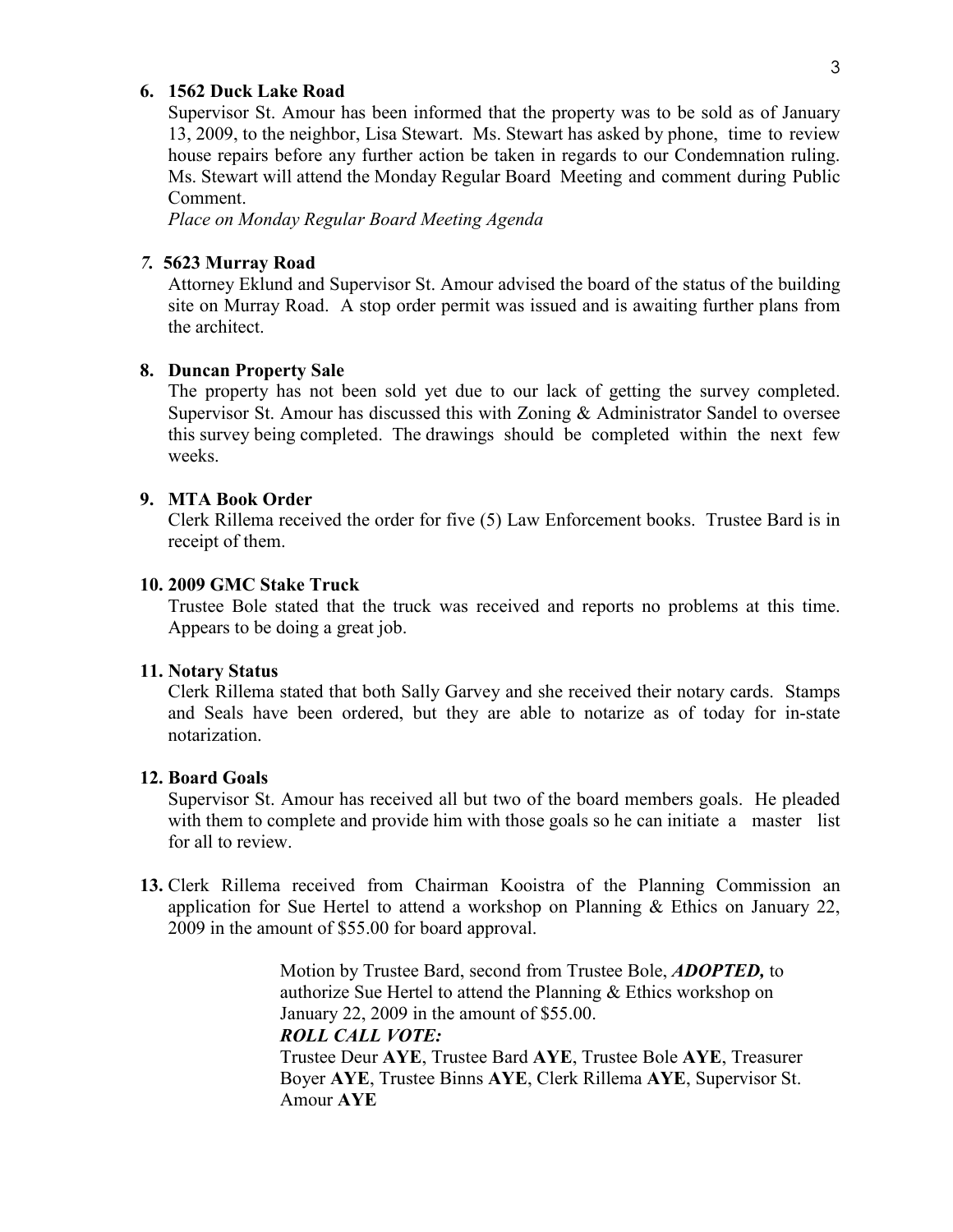#### NEW BUSINESS –

## 1. 1994 Truck Status

 With the purchase of the 2009 GMC Stake Truck, status of the 1994 Truck needs to be addressed. Supervisor St. Amour asked Treasurer Boyer to research costs of maintaining this vehicle and asked the board members to consider selling it. Place on Monday Regular Board Meeting Agenda.

### 2. Cutoff for Receipts and Disbursements

 Treasurer Boyer and Clerk Rillema asked the Board to consider changing the dates of the Revenue and Disbursement Reports to reflect the entire prior month instead of the middle of the previous month to the Friday before the Regular Board Meeting to assist in the ease of preparing the reports. They will ask for a motion at the Monday Regular Board Meeting.

Place on Monday Regular Board Meeting Agenda.

### 3. Maintenance/Cleaning/Ecology Station

 Supervisor St. Amour would like the board to consider combining these positions into one. Discussion of overlap of duties/conflicts will need to be reviewed for future discussion. An outside cleaning company currently cleans once a week at a cost of \$65.00 a cleaning. Supervisor St. Amour will ask for a motion at the Monday Regular Board Meeting to discontinue that service and ask our Maintenance employee to take on those responsibilities.

Place on Monday Regular Board Meeting Agenda.

### 4. Punch Card Only

 Treasurer Boyer and Supervisor St. Amour would like the Board to consider selling a non-discounted punch card to be sold at the Ecology Station and continue selling the discounted punch card at the Hall. By June 1, 2009, the Ecology Station could become cash free. All residents/users of the Ecology Station would either have to purchase punch cards at the Ecology Station, Hall or write a check for sanitation services. No cash would be accepted. Treasurer Boyer and Supervisor St. Amour will be investigating  $costs - vs - income.$ 

### 5. Gypsy Moth

 Supervisor St. Amour received an email from Robert Ribbens, Muskegon County Regional Water System Supervisor, stating that NO spraying for Gypsy Moths is recommended for 2009.

# 6. Brine

 A letter to Muskegon County Road Commission to participate in the Dust Control Program for 2009 has been provided for review. Supervisor St. Amour will be asking for a motion to authorize participation at the Monday Regular Township Board Meeting. Trustee Bole requested that we ask for this brine spraying as late in the season as possible.

Place on Monday Regular Board Meeting Agenda.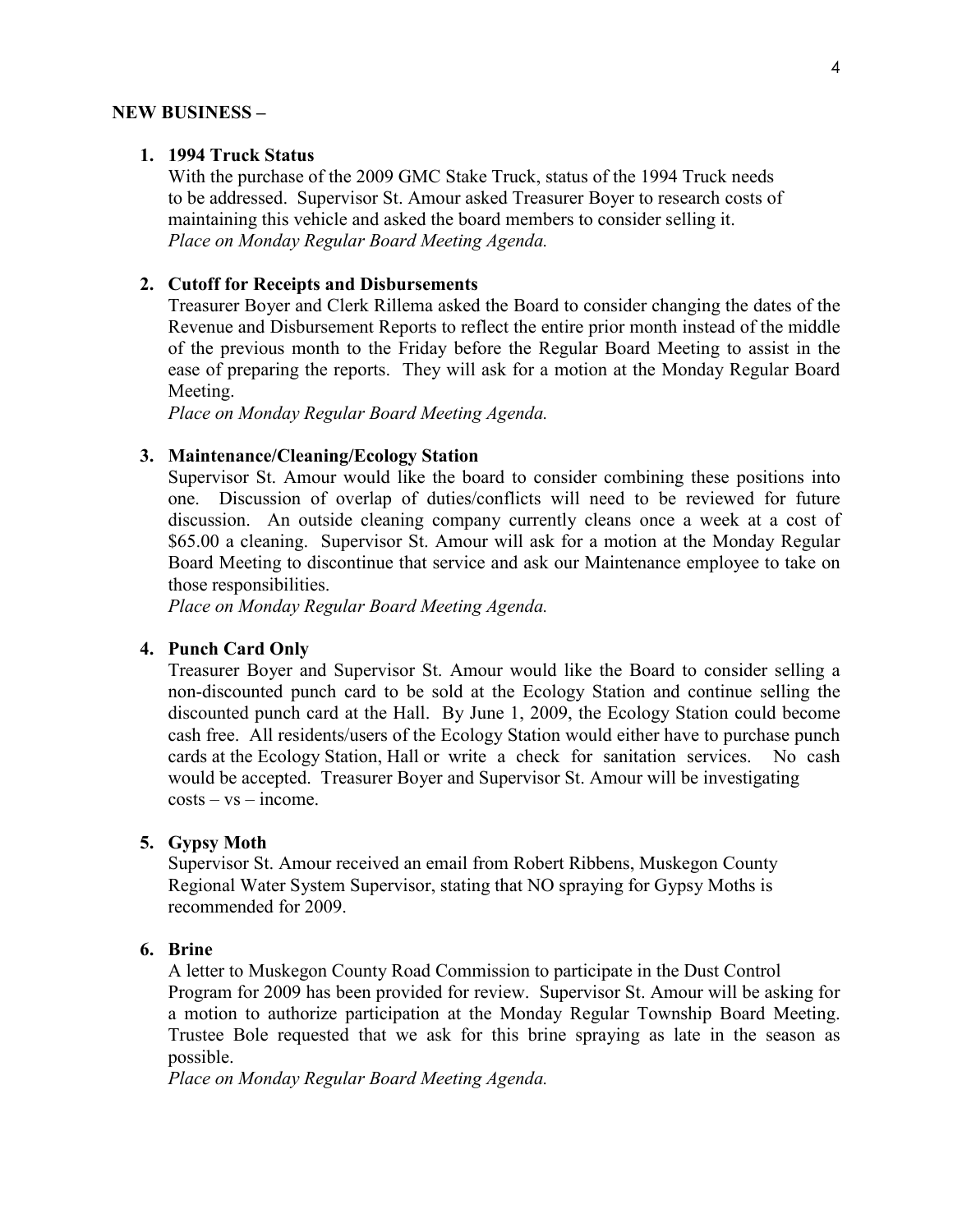#### 7. Blank Road Culvert

 Supervisor St. Amour received costs for the repair of the culvert that failed on Blank Road. The road is currently closed until the weather is favorable for repair. The cost of the repair is approximately \$7642.00. Supervisor St. Amour asked for permission from the board to send a letter to the Blank Road residents informing them of this repair and time frame of repair. He will also be asking for a motion at the Monday Regular Township Board Meeting to approve this repair.

Place on Monday Regular Board Meeting Agenda.

### 8. Health Insurance

 Clerk Rillema asked the Board to authorize for both Supervisor St. Amour and herself payment for the health insurance incentive retroactive to noon on November 20, 2008 to January 2009. Supervisor St. Amour will be active on the insurance March 1, 2009 and she has opted to not take the insurance. Clerk Rillema will be asking for a motion at the Monday Regular Board Meeting.

Place on Monday Regular Board Meeting Agenda.

### 9. Muskegon County Road Commission (Speed Limit Decision Group)

 In September 2003, the board elected to opt out of the Speed Limit Decision Group with the Muskegon County Road Commission and the Michigan State Police. Supervisor St. Amour would like the board to reconsider opting back into this group. He will be asking for a motion at the Monday Regular Board Meeting. Place on Monday Regular Board Meeting Agenda.

#### 9.5 Parking Notice

 Supervisor St. Amour prepared a letter to be put given to individuals or placed on windshields in the heavily used areas around White Lake to remind residents/visitors of the need to obey "no parking" signs.

Motion by Trustee Bole, second by Trustee Bard, **ADOPTED**, to authorize Supervisor St. Amour and others the ability to place this letter on windshields and hand out to various businesses in the White Lake Area to advise residents/visitors of the parking and enforcement of parking ordinances. Upon Voice Vote: 7 AYES

# 9.75Blueberry Festival

 At this time, we have no chairperson to oversee the Festival. It was discussed to solicit for a chairperson in our E-news, newspaper and word of mouth. Trustee Binns is willing to spread the word in the community and report back to Supervisor St. Amour.

#### 10. Fruitland Township Representation

 Trustee Deur has been meeting with these groups to gather information on our benefit of being a member. WMSDC insistence of following Act 226 needs to be clarified. Supervisor St. Amour and Trustee Deur will draft a letter to WMSDC. The letter and approval of the White Lake Chamber of Commerce will be asked for approval by motion at the Monday Regular Township Meeting.

Place on Regular Board Meeting Agenda.